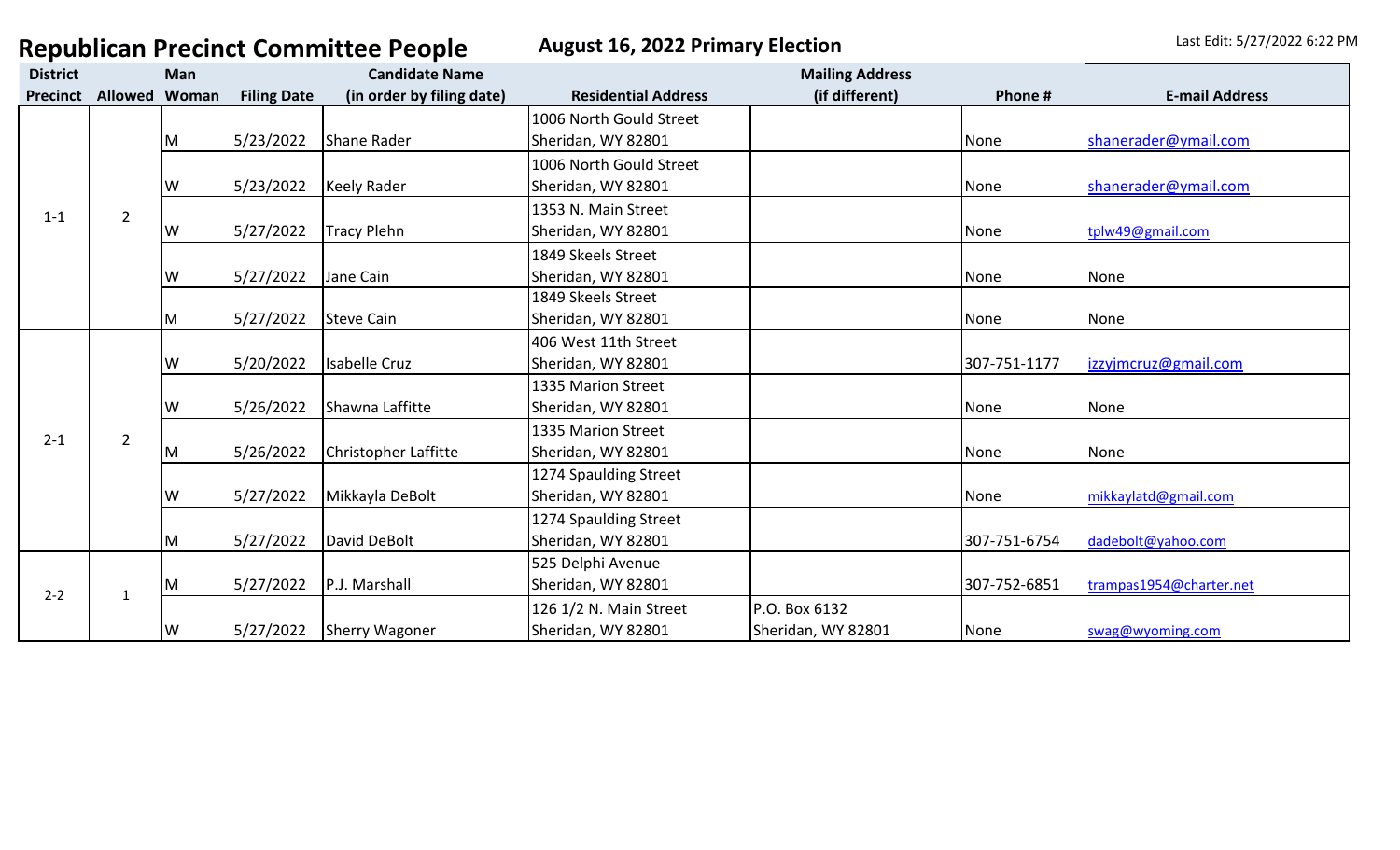| <b>District</b> |                | Man |                    | <b>Candidate Name</b>     |                            | <b>Mailing Address</b> |              |                                   |
|-----------------|----------------|-----|--------------------|---------------------------|----------------------------|------------------------|--------------|-----------------------------------|
| <b>Precinct</b> | Allowed Woman  |     | <b>Filing Date</b> | (in order by filing date) | <b>Residential Address</b> | (if different)         | Phone #      | <b>E-mail Address</b>             |
|                 |                |     |                    |                           | 1633 North Heights Avenue  |                        |              |                                   |
|                 |                | M   | 5/12/2022          | Roger Miller              | Sheridan, WY 82801         |                        | 307-751-9436 | troutangler.rm@gmail.com          |
|                 |                |     |                    |                           | 1511 Mydland Road, #19     |                        |              | hollyjenningssheridangop@gmail.co |
|                 |                | W   | 5/20/2022          | Holly Jennings            | Sheridan, WY 82801         |                        | None         | m                                 |
|                 |                |     |                    |                           | 1614 North Heights Avenue  |                        |              |                                   |
|                 |                | M   | 5/23/2022          | Clarence Montano          | Sheridan, WY 82801         |                        | 307-752-1821 | None                              |
|                 |                |     |                    |                           | 1614 North Heights Avenue  |                        |              |                                   |
| $2 - 3$         | 3              | W   | 5/23/2022          | Stella Montano            | Sheridan, WY 82801         |                        | None         | stellamontano.sm@gmail.com        |
|                 |                |     |                    |                           | 1620 North Heights Avenue  |                        |              |                                   |
|                 |                | M   | 5/26/2022          | <b>Bob Olafson</b>        | Sheridan, WY 82801         |                        | 307-655-5481 | None                              |
|                 |                |     |                    |                           | 1620 North Heights Avenue  |                        |              |                                   |
|                 |                | W   | 5/26/2022          | Leah Olafson              | Sheridan, WY 82801         |                        | 307-655-5481 | None                              |
|                 |                |     |                    |                           | 1578 Holly Ponds Drive     |                        |              |                                   |
|                 |                | W   | 5/27/2022          | Bev Leichtnam             | Sheridan, WY 82801         |                        | 307-751-2878 | bevleichtnam@gmail.com            |
|                 |                |     |                    |                           | 1749 Sagebrush Drive       |                        |              |                                   |
|                 |                | M   | 5/27/2022          | Kyle Sampson              | Sheridan, WY 82801         |                        | None         | kyle.sampson@bresnan.net          |
|                 |                |     |                    |                           | 610 Michael Drive          |                        |              |                                   |
|                 |                | W   | 5/17/2022          | <b>Rita Geary</b>         | Sheridan, WY 82801         |                        | 307-672-9870 | rita.geary@yahoo.com              |
|                 |                |     |                    |                           | 735 Michael Drive          |                        |              |                                   |
|                 |                | W   | 5/27/2022          | Lori Gupton               | Sheridan, WY 82801         |                        | None         | None                              |
|                 |                |     |                    |                           | 815 Burton Street          |                        |              |                                   |
|                 |                | W   | 5/27/2022          | Melinda Abbott            | Sheridan, WY 82801         |                        | None         | None                              |
|                 |                |     |                    |                           | 815 Burton Street          |                        |              |                                   |
| $2 - 4$         | $\overline{2}$ | Μ   | 5/27/2022          | <b>Pistol Abbott</b>      | Sheridan, WY 82801         |                        | None         | None                              |
|                 |                |     |                    |                           | 808 Arlington Blvd.        |                        |              |                                   |
|                 |                | Μ   | 5/27/2022          | Steven Bachel             | Sheridan, WY 82801         |                        | None         | None                              |
|                 |                |     |                    |                           | 720 Clarendon Avenue       |                        |              |                                   |
|                 |                | W   | 5/27/2022          | Wanda Kerns               | Sheridan, WY 82801         |                        | None         | wanda@expressions.gallery         |
|                 |                |     |                    |                           | 720 Clarendon Avenue       |                        |              |                                   |
|                 |                | Μ   |                    | 5/27/2022 Ryan Kerns      | Sheridan, WY 82801         |                        | 307-941-0757 | wandasman2009@hotmail.com         |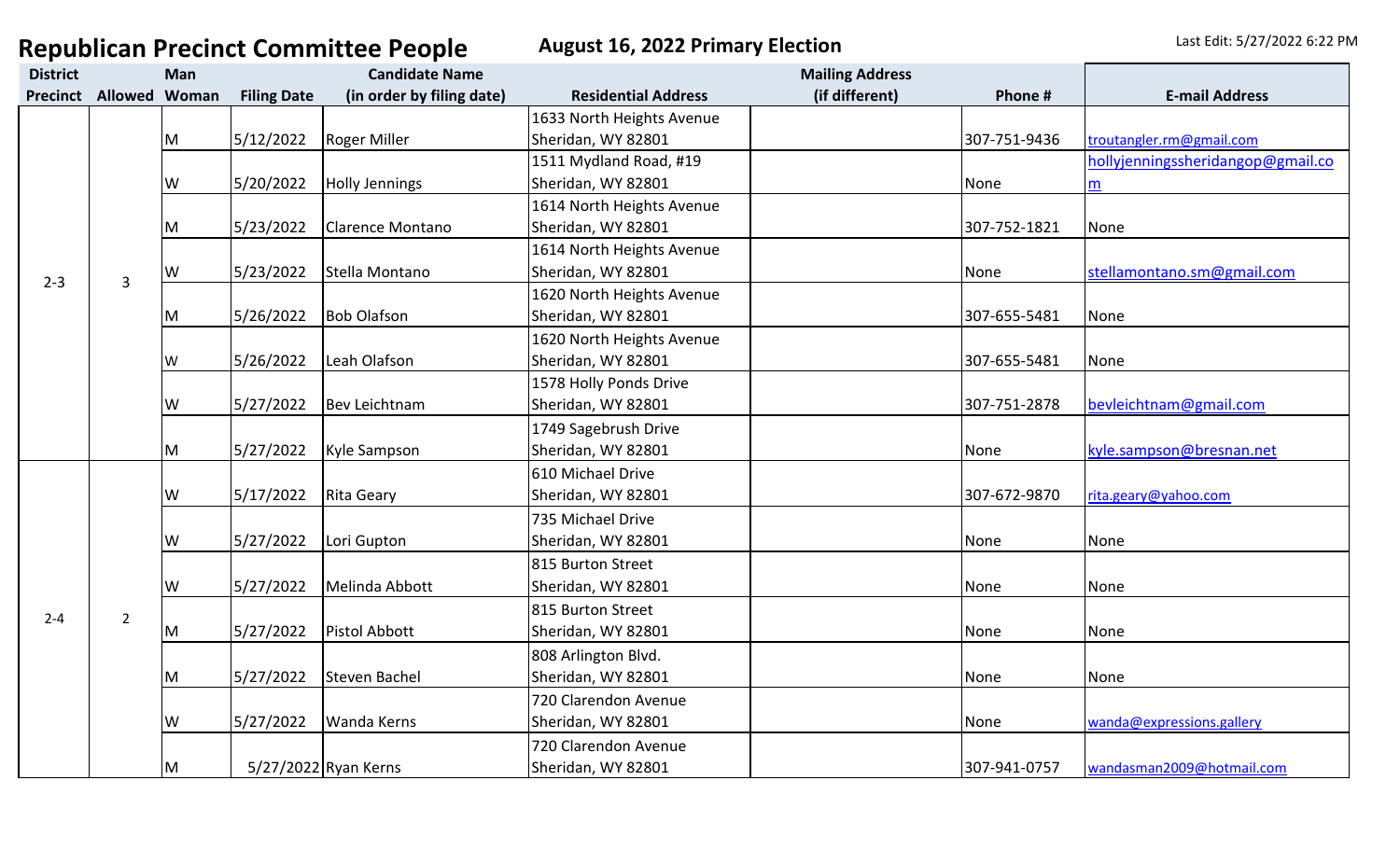|                 |                        |           |                    | Republican Precinct Committee People | August 10, 2022 Fillingiy Liettion      |                        |              |                                    |
|-----------------|------------------------|-----------|--------------------|--------------------------------------|-----------------------------------------|------------------------|--------------|------------------------------------|
| <b>District</b> |                        | Man       |                    | <b>Candidate Name</b>                |                                         | <b>Mailing Address</b> |              |                                    |
|                 | Precinct Allowed Woman |           | <b>Filing Date</b> | (in order by filing date)            | <b>Residential Address</b>              | (if different)         | Phone #      | <b>E-mail Address</b>              |
|                 |                        |           |                    |                                      | 2071 Featherbed Lane                    | P.O. Box 6830          |              | bryan.miller@bryanmillerforwyoming |
|                 |                        | M         | 5/12/2022          | <b>Bryan Miller</b>                  | Sheridan, WY 82801                      | Sheridan, WY 82801     | 307-706-4557 | .com                               |
|                 |                        |           |                    |                                      | 1948 Summit Drive                       | P.O. Box 6776          |              |                                    |
|                 |                        | <b>IW</b> | 5/17/2022          | Carla M. Klopfenstein                | Sheridan, WY 82801                      | Sheridan, WY 82801     | None         | None                               |
|                 |                        |           |                    |                                      | 1650 Pond View Court                    |                        |              |                                    |
|                 |                        | <b>M</b>  | 5/18/2022          | Willis (Bill) Perkins                | Sheridan, WY 82801                      |                        | None         | perkinsbill9@gmail.com             |
|                 |                        |           |                    |                                      | 1650 Pond View Court                    |                        |              |                                    |
|                 |                        | <b>IW</b> | 5/18/2022          | Carole Perkins                       | Sheridan, WY 82801                      |                        | None         | caroleperkins911@gmail.com         |
| $2 - 5$         | 4                      |           |                    |                                      | 1452 LaClede                            |                        |              |                                    |
|                 |                        | IW        | 5/20/2022          | Judith A. (Judy) Hayworth            | Sheridan, WY 82801                      |                        | 307-752-7705 | hayworthjudy@gmail.com             |
|                 |                        |           |                    |                                      | 2321 Pheasant Draw Road                 |                        |              |                                    |
|                 |                        | ΙM        | 5/23/2022          | James R. Schellinger                 | Sheridan, WY 82801                      |                        |              | ischellinger@hotmail.com           |
|                 |                        |           |                    |                                      | 2055 Summit Drive                       |                        |              |                                    |
|                 |                        | ΙM        | 5/24/2022          | Michael J. "Mike" Evers              | Sheridan, WY 82801                      |                        | None         | None                               |
|                 |                        |           |                    |                                      | 2062 Summit Drive                       |                        |              |                                    |
|                 |                        | ΙM        | 5/27/2022          | David Schultz                        | Sheridan, WY 82801                      |                        | None         | None                               |
|                 |                        |           |                    |                                      | 2062 Summit Drive                       |                        |              |                                    |
|                 |                        | <b>IW</b> | 5/27/2022          | Patricia Schultz                     | Sheridan, WY 82801                      |                        | None         | None                               |
|                 |                        |           |                    |                                      | 535 W. Works Street                     | P.O. Box 7031          |              |                                    |
|                 |                        | <b>M</b>  | 5/17/2022          | Jeff Wallack                         | Sheridan, WY 82801                      | Sheridan, WY 82801     | 307-200-8554 | jeff@jeffwallack.com               |
|                 |                        |           |                    |                                      | 410 S. Thurmond Street                  | P.O. Box 846           |              |                                    |
| $3 - 2$         | $\mathbf{1}$           | <b>IM</b> | 5/17/2022          | Robert James Wyatt                   | Sheridan, WY 82801                      | Sheridan, WY 82801     | 307-672-5627 | sundance@fiberpipe.net             |
|                 |                        |           |                    |                                      | 459 W. Burkitt Street                   |                        |              |                                    |
|                 |                        | IW        | 5/24/2022          | Diane Pendergraft                    | Sheridan, WY 82801                      |                        | 307-763-0989 | dianependergraft@hotmail.com       |
|                 |                        |           |                    |                                      | 375 W. College Avenue                   |                        |              |                                    |
|                 |                        | W         | 5/26/2022          | Susan R. Miller                      | Sheridan, WY 82801                      |                        | 307-672-5915 | susanmiller0143@gmail.com          |
|                 |                        |           |                    |                                      | 550 S. Jefferson Street                 |                        |              |                                    |
| $3 - 3$         | $\mathbf{1}$           | ΙM        | 5/19/2022          | Tod Windsor                          | Sheridan, WY 82801<br>403 Kilbourne St. |                        | 307-655-5590 | htwindsor@yahoo.com                |
|                 |                        |           | 5/26/2022          |                                      |                                         |                        |              |                                    |
|                 |                        | IW        |                    | Louise Morand                        | Sheridan, WY 82801                      |                        | None         | None                               |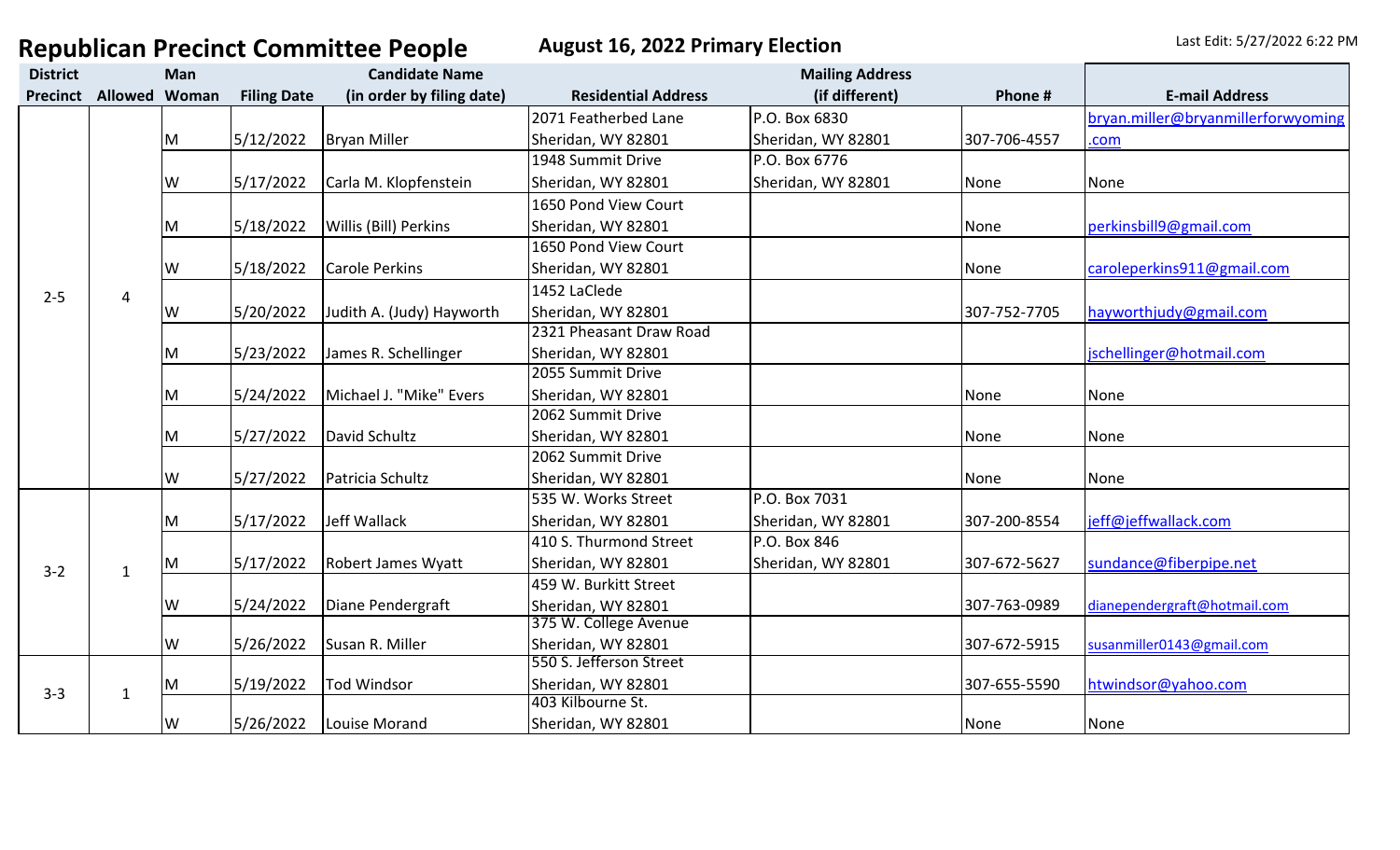| <b>District</b> |                      | Man |                    | <b>Candidate Name</b>     |                                               | <b>Mailing Address</b> |              |                          |
|-----------------|----------------------|-----|--------------------|---------------------------|-----------------------------------------------|------------------------|--------------|--------------------------|
| <b>Precinct</b> | <b>Allowed Woman</b> |     | <b>Filing Date</b> | (in order by filing date) | <b>Residential Address</b>                    | (if different)         | Phone #      | <b>E-mail Address</b>    |
|                 |                      |     |                    |                           | 1623 Edwards Drive                            |                        |              |                          |
| $3 - 4$         |                      | W   | 5/20/2022          | Natalie Trampe            | Sheridan, WY 82801                            |                        | 307-672-7551 | lampmomm@gmail.com       |
|                 |                      |     |                    |                           | 118 W. Nebraska Street                        |                        |              |                          |
|                 |                      | M   | 5/23/2022          | Alex Lee                  | Sheridan, WY 82801                            |                        | 307-752-8804 | None                     |
|                 |                      |     |                    |                           | 1654 Steffen Court                            |                        |              |                          |
|                 |                      | M   | 5/26/2022          | Tom G. Byrd               | Sheridan, WY 82801                            |                        | 307-672-8361 | byrds@bresnan.net        |
|                 |                      |     |                    |                           | 1654 Steffen Court                            |                        |              |                          |
|                 | $\overline{2}$       | W   | 5/26/2022          | Carolyn A. Byrd           | Sheridan, WY 82801                            |                        | 307-672-8361 | byrds@bresnan.net        |
|                 |                      |     |                    |                           | 702 S. Jefferston Street                      |                        |              |                          |
|                 |                      | M   | 5/27/2022          | Kevin Kessner             | Sheridan, WY 82801                            |                        | None         | kkessner@yonkeetoner.com |
|                 |                      |     |                    |                           | 702 S. Jefferston Street                      |                        |              |                          |
|                 |                      | W   | 5/27/2022          | Jami Kessner              | Sheridan, WY 82801                            |                        | None         | jami@eracrc.com          |
|                 |                      |     |                    |                           | 1670 Steffen Court                            |                        |              |                          |
|                 |                      | M   | 5/27/2022          | Nolan Billings            | Sheridan, WY 82801                            |                        | 307-461-1219 | nbillings00@gmail.com    |
|                 |                      |     |                    |                           | 2760 Big Horn Avenue                          |                        |              |                          |
|                 |                      | M   | 5/13/2022          | Andrew Patceg             | Sheridan, WY 82801                            |                        | 307-224-4046 | andrewpatceg@pm.me       |
|                 |                      |     |                    |                           | 2760 Big Horn Avenue                          |                        |              |                          |
|                 |                      | W   | 5/13/2022          | <b>Brandy Patceg</b>      | Sheridan, WY 82801<br>1615 DeSmet Avenue      |                        | 307-224-4046 | None                     |
|                 |                      | M   | 5/20/2022          | Seth Ulvestad             | Sheridan, WY 82801                            |                        | 307-461-7176 | saulvestad@gmail.com     |
|                 |                      |     |                    |                           | 614 Mountain Shadows Blvd.                    |                        |              |                          |
|                 |                      | M   | 5/20/2022          | Dave Kinskey              | Sheridan, WY 82801                            |                        | 307-751-6428 | dave.kinskey@wyoleg.gov  |
|                 |                      |     |                    |                           | 614 Mountain Shadows Blvd.                    |                        |              |                          |
| $3 - 5$         | 3                    | W   | 5/20/2022          | Donna Kinskey             | Sheridan, WY 82801                            |                        | 307-751-1694 | donnakinskey@gmail.com   |
|                 |                      |     |                    |                           | 2153 Skyview West Drive                       |                        |              |                          |
|                 |                      | W   | 5/25/2022          | Christine Temple          | Sheridan, WY 82801<br>2153 Skyview West Drive |                        | None         | None                     |
|                 |                      | M   | 5/26/2022          | James Temple              | Sheridan, WY 82801                            |                        | None         | jtemple621@outlook.com   |
|                 |                      |     |                    |                           | 412 Airport Road                              |                        |              |                          |
|                 |                      | M   | 5/26/2022          | Thomas Kelly              | Sheridan, WY 82801                            |                        | None         | drthomasmkelly@gmail.com |
|                 |                      |     |                    |                           | 412 Airport Road                              |                        |              |                          |
|                 |                      | W   | 5/26/2022          | Gina Kelly                | Sheridan, WY 82801                            |                        | None         | dwg2001purple@yahoo.com  |
|                 |                      |     |                    |                           | 2335 Papago Drive                             |                        |              |                          |
|                 |                      | W   | 5/27/2022          | Karen Kelly               | Sheridan, WY 82801                            |                        | None         | karenk525@gmail.com      |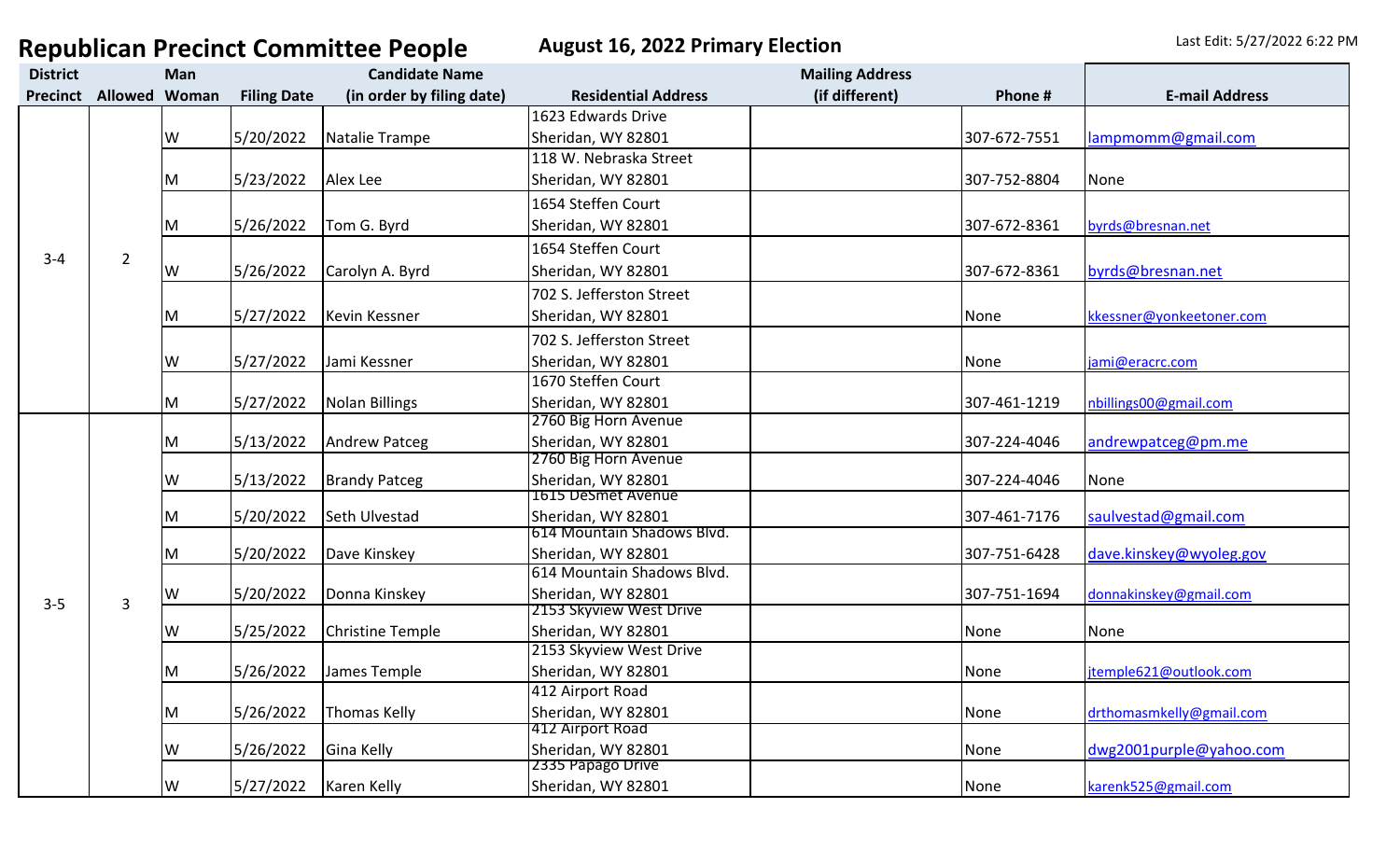| <b>District</b> |                      | Man |                    | <b>Candidate Name</b>     |                            | <b>Mailing Address</b>      |              |                           |
|-----------------|----------------------|-----|--------------------|---------------------------|----------------------------|-----------------------------|--------------|---------------------------|
| <b>Precinct</b> | <b>Allowed Woman</b> |     | <b>Filing Date</b> | (in order by filing date) | <b>Residential Address</b> | (if different)              | Phone #      | <b>E-mail Address</b>     |
|                 |                      |     |                    |                           | 2760 Coffeen Avenue        |                             |              |                           |
|                 |                      | W   | 5/23/2022          | Amy M. Albrecht           | Sheridan, WY 82801         |                             | 307-752-0566 | albrechtamy2760@yahoo.com |
|                 |                      |     |                    |                           | 526 Trout Lane             |                             |              |                           |
|                 |                      | М   | 5/26/2022          | Paul R. Del Rossi         | Sheridan, WY 82801         |                             | None         | wyodelrossi@gmail.com     |
| $4 - 2$         | $\overline{2}$       |     |                    |                           | 579 Creek Drive            |                             |              |                           |
|                 |                      | W   | 5/27/2022          | Daphne Weitzel            | Sheridan, WY 82801         |                             | 307-763-6554 | tjweitzel@yahoo.com       |
|                 |                      |     |                    |                           | 579 Creek Drive            |                             |              |                           |
|                 |                      | М   | 5/27/2022          | <b>Terry Weitzel</b>      | Sheridan, WY 82801         |                             | 307-763-6554 | tiweitzel@yahoo.com       |
|                 |                      |     |                    |                           | 936 Emerson Street         |                             |              |                           |
|                 |                      | W   | 5/27/2022          | Sydney L. Bower           | Sheridan, WY 82801         |                             | None         | None                      |
|                 |                      |     |                    |                           |                            |                             |              |                           |
|                 | $\overline{2}$       |     |                    |                           | 1013 Olive Street          | 1590 Sugarland Drive, #B215 |              |                           |
|                 |                      | M   | 5/19/2022          | <b>Harry Pollak</b>       | Sheridan, WY 82801         | Sheridan, WY 82801          | 951-816-9393 | pollak4wyo@gmail.com      |
|                 |                      |     |                    |                           | 765 W. Timberline Drive    |                             |              |                           |
| $4 - 3$         |                      | W   | 5/20/2022          | Dana Jennings             | Sheridan, WY 82801         |                             | None         | None                      |
|                 |                      |     |                    |                           | 705 Frank Street           |                             |              |                           |
|                 |                      | W   | 5/20/2022          | <b>Tiffany Leimback</b>   | Sheridan, WY 82801         |                             | None         | None                      |
|                 |                      |     |                    |                           | 765 W. Timberline Drive    |                             |              |                           |
|                 |                      | M   | 5/20/2022          | Mark Jennings             | Sheridan, WY 82801         |                             | None         | None                      |
|                 |                      |     |                    |                           | 319 Bryant Street          |                             |              |                           |
|                 |                      | W   | 5/20/2022          | <b>Barbara Hill</b>       | Sheridan, WY 82801         |                             | None         | gmab38@outlook.com        |
|                 |                      |     |                    |                           | 635 Gladstone Street       |                             |              |                           |
|                 |                      | М   | 5/24/2022          | David C. Fisher           | Sheridan, WY 82801         |                             | None         | <b>None</b>               |
| $4 - 4$         | $\mathbf{1}$         |     |                    |                           | 635 Gladstone Street       |                             |              |                           |
|                 |                      | W   | 5/24/2022          | Tuyet Anh Nguyen Fisher   | Sheridan, WY 82801         |                             | None         | None                      |
|                 |                      |     |                    |                           | 456 Sumner Street          |                             |              |                           |
|                 |                      | М   | 5/27/2022          | Mark S. Kinner            | Sheridan, WY 82801         |                             | 307-674-4777 | wyokinner@gmail.com       |
|                 |                      |     |                    |                           | 456 Sumner Street          |                             |              |                           |
|                 |                      | W   | 5/27/2022          | Tibbie Jean Kinner        | Sheridan, WY 82801         |                             | 307-674-4777 | tibbiek@gmail.com         |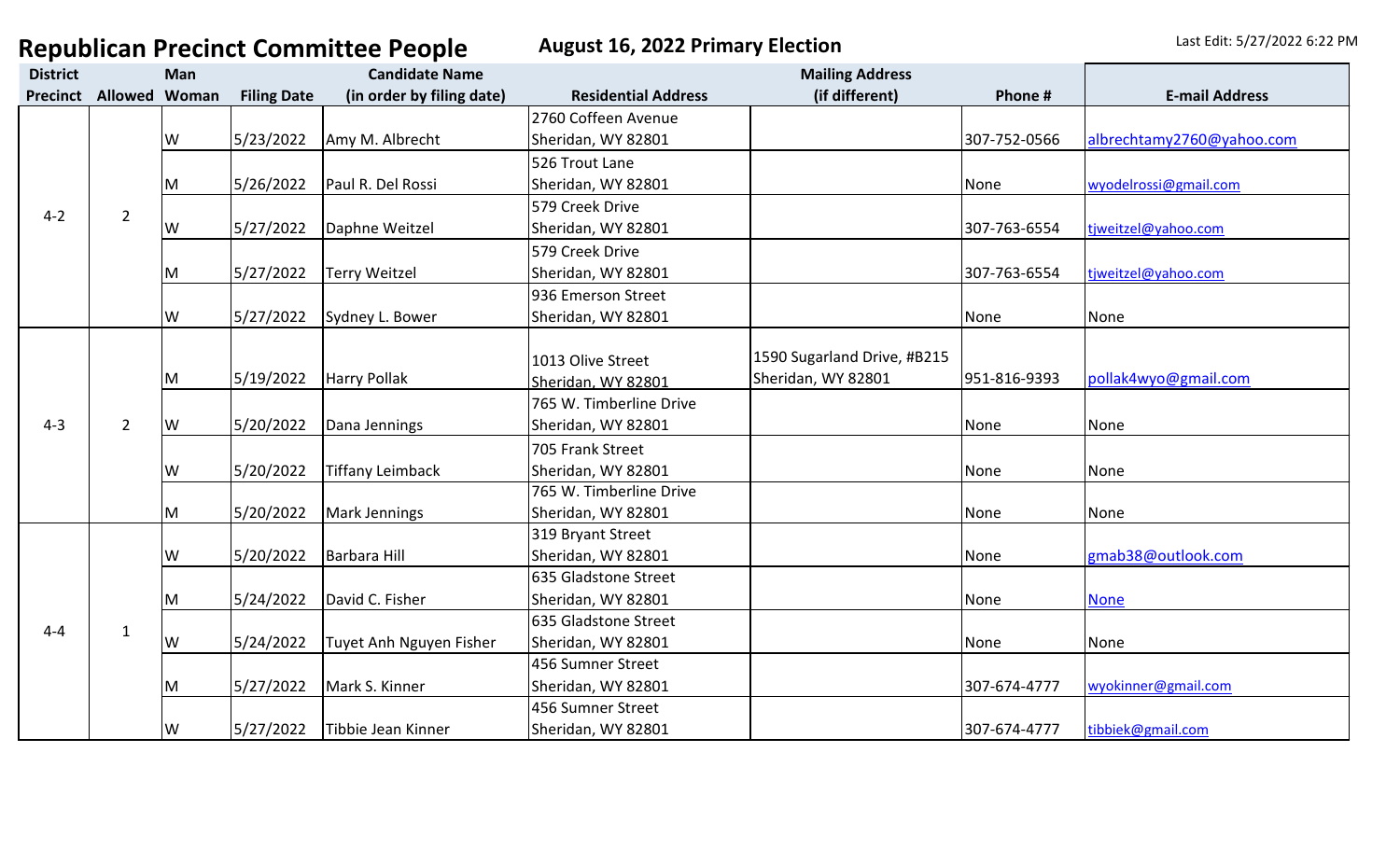| <b>District</b> |                      | Man       |                    | <b>Candidate Name</b>     |                            | <b>Mailing Address</b> |              |                            |
|-----------------|----------------------|-----------|--------------------|---------------------------|----------------------------|------------------------|--------------|----------------------------|
| Precinct        | <b>Allowed Woman</b> |           | <b>Filing Date</b> | (in order by filing date) | <b>Residential Address</b> | (if different)         | Phone #      | <b>E-mail Address</b>      |
| $5 - 1$         | 1                    |           |                    |                           | 17 High Saddle Road        |                        |              |                            |
|                 |                      | lw        | 5/27/2022          | Glenda K. Jellis          | Sheridan, WY 82801         |                        | None         | None                       |
|                 |                      |           |                    |                           | 17 High Saddle Road        |                        |              |                            |
|                 |                      | M         | 5/27/2022          | James L. Jellis           | Sheridan, WY 82801         |                        | None         | None                       |
|                 |                      |           |                    |                           | 18 Pine Lane               |                        |              |                            |
|                 |                      | M         | 5/16/2022          | <b>Fred Lounsbury</b>     | Sheridan, WY 82801         |                        | 612-387-3601 | fredlounsb@gmail.com       |
|                 |                      |           |                    |                           | 18 Pine Lane               |                        |              |                            |
|                 |                      | <b>IW</b> | 5/16/2022          | Kerrie Lounsbury          | Sheridan, WY 82801         |                        | 612-816-9151 | kerrie.lounsbury@gmail.com |
|                 |                      |           |                    |                           | 22 Swaim Road              |                        |              |                            |
|                 |                      | lw        | 5/24/2022          | Shelta Rambur             | Sheridan, WY 82801         |                        | 307-752-2330 | srambur@gmail.com          |
|                 | $\overline{2}$       |           |                    |                           | 120 Paradise Park Road     |                        |              |                            |
|                 |                      | ΙM        | 5/25/2022          | Jack Landon, Jr.          | Sheridan, WY 82801         |                        | None         | None                       |
| $6 - 1$         |                      |           |                    |                           | 20 Keebler Lane            |                        |              |                            |
|                 |                      | lw        | 5/25/2022          | Mary June Gibson          | Sheridan, WY 82801         |                        | None         | jhune79@yahoo.com          |
|                 |                      |           |                    |                           | 23 Painted Hills Drive     |                        |              |                            |
|                 |                      | ΙM        | 5/27/2022          | Galen Chase               | Sheridan, WY 82801         |                        | 307-752-5144 | galen.chase@gmail.com      |
|                 |                      |           |                    |                           | 87 Sherri View Drive       |                        |              |                            |
|                 |                      | lW        | 5/27/2022          | Cori Thompson             | Sheridan, WY 82801         |                        | 307-751-4488 | allencori@hotmail.com      |
|                 |                      |           |                    |                           | 87 Sherri View Drive       |                        |              |                            |
|                 |                      | M         | 5/27/2022          | Allen J. Thompson         | Sheridan, WY 82801         |                        | 307-751-4488 | athompsoncsc@gmail.com     |
|                 |                      |           |                    |                           | 120 Paradise Park Road     |                        |              |                            |
|                 |                      | lW        | 5/27/2022          | Kathy Landon              | Sheridan, WY 82801         |                        | None         | None                       |
|                 |                      |           |                    |                           | 98 Beckton Hall Road       |                        |              |                            |
| $7 - 1$         | 1                    | ΙM        | 5/25/2022          | Daniel W. Reinke          | Sheridan, WY 82801         |                        | None         | None                       |
|                 |                      |           |                    |                           | 98 Beckton Hall Road       |                        |              |                            |
|                 |                      | lw        | 5/25/2022          | Shelley A. E. Reinke      | Sheridan, WY 82801         |                        | None         | None                       |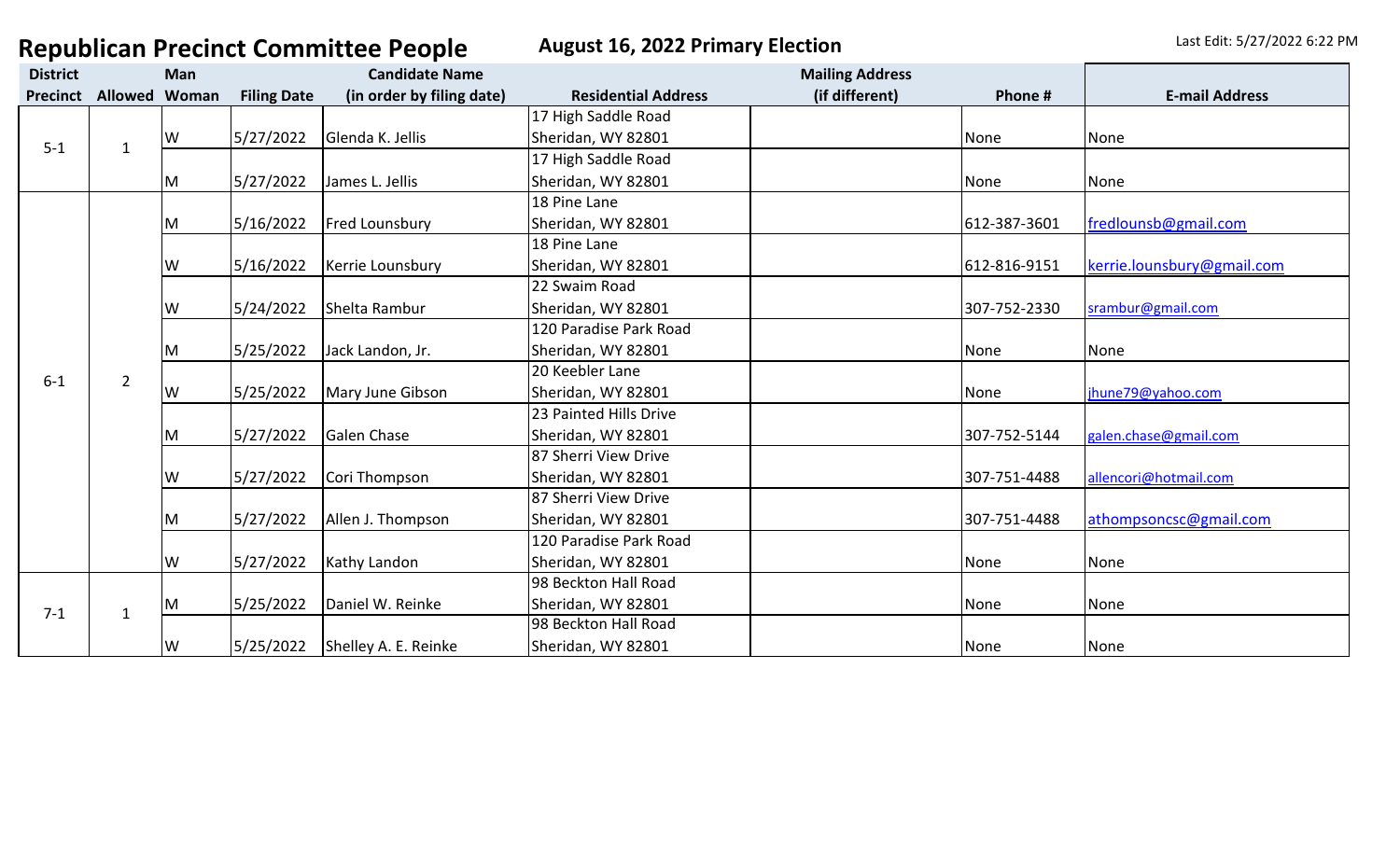| <b>District</b> |                      | Man |                    | <b>Candidate Name</b>     | <b>Mailing Address</b>     |                  |              |                                |
|-----------------|----------------------|-----|--------------------|---------------------------|----------------------------|------------------|--------------|--------------------------------|
| <b>Precinct</b> | <b>Allowed Woman</b> |     | <b>Filing Date</b> | (in order by filing date) | <b>Residential Address</b> | (if different)   | Phone #      | <b>E-mail Address</b>          |
|                 |                      |     |                    |                           | 5 Businga Lane             | P.O. Box 202     |              |                                |
|                 |                      | ΙM  | 5/26/2022          | Mike Romanjenko           | Story, WY 82842            | Story, WY 82842  | None         | votewymike@gmail.com           |
|                 |                      |     |                    |                           | 72 Fawn Trail              | P.O. Box 7       |              |                                |
|                 |                      | ۱w  | 5/26/2022          | Deborah Woody             | Story, WY 82842            | Story, WY 82842  |              | debwoody324@gmail.com          |
| $8 - 1$         | $\overline{2}$       |     |                    |                           | 51 Fawn Trail              | P.O. Box 132     |              |                                |
|                 |                      | ΙM  | 5/26/2022          | William Jackson Woody     | Story, WY 82842            | Story, WY 82842  | None         | None                           |
|                 |                      |     |                    |                           | 19 Ponderosa Drive         | P.O. Box 87      |              |                                |
|                 |                      | W   | 5/27/2022          | Janice Boender            | Story, WY 82842            | Story, WY 82842  | 307-763-6286 | boender@hotmail.com            |
|                 |                      |     |                    |                           | 28 Red Cloud Drive         | P.O. Box 231     |              |                                |
|                 |                      | м   | 5/27/2022          | James Twiford             | Story, WY 82842            | Story, WY 82842  | None         | jrtwiford@mac.com              |
|                 |                      |     |                    |                           | 175 State Highway 341      |                  |              |                                |
| $9 - 1$         |                      | ΙVΙ | 5/24/2022          | Justin Lewis              | Arvada, WY 82831           |                  | 307-413-6463 | lewislogcc@gmail.com           |
|                 |                      |     |                    |                           | 175 State Highway 341      |                  |              |                                |
|                 |                      | lw  | 5/24/2022          | <b>Trinity Lewis</b>      | Arvada, WY 82831           |                  | 307-391-0022 | lewismediaconsulting@gmail.com |
|                 |                      |     |                    |                           | 64 Passaic Road            | P.O. Box 173     |              |                                |
|                 |                      | lW  | 5/26/2022          | <b>Catherine Fennema</b>  | Clearmont, WY 82835        | Leiter, WY 82837 | 307-461-0653 | None                           |
| $10-1$          |                      |     |                    |                           |                            |                  |              |                                |
|                 |                      |     |                    |                           |                            |                  |              |                                |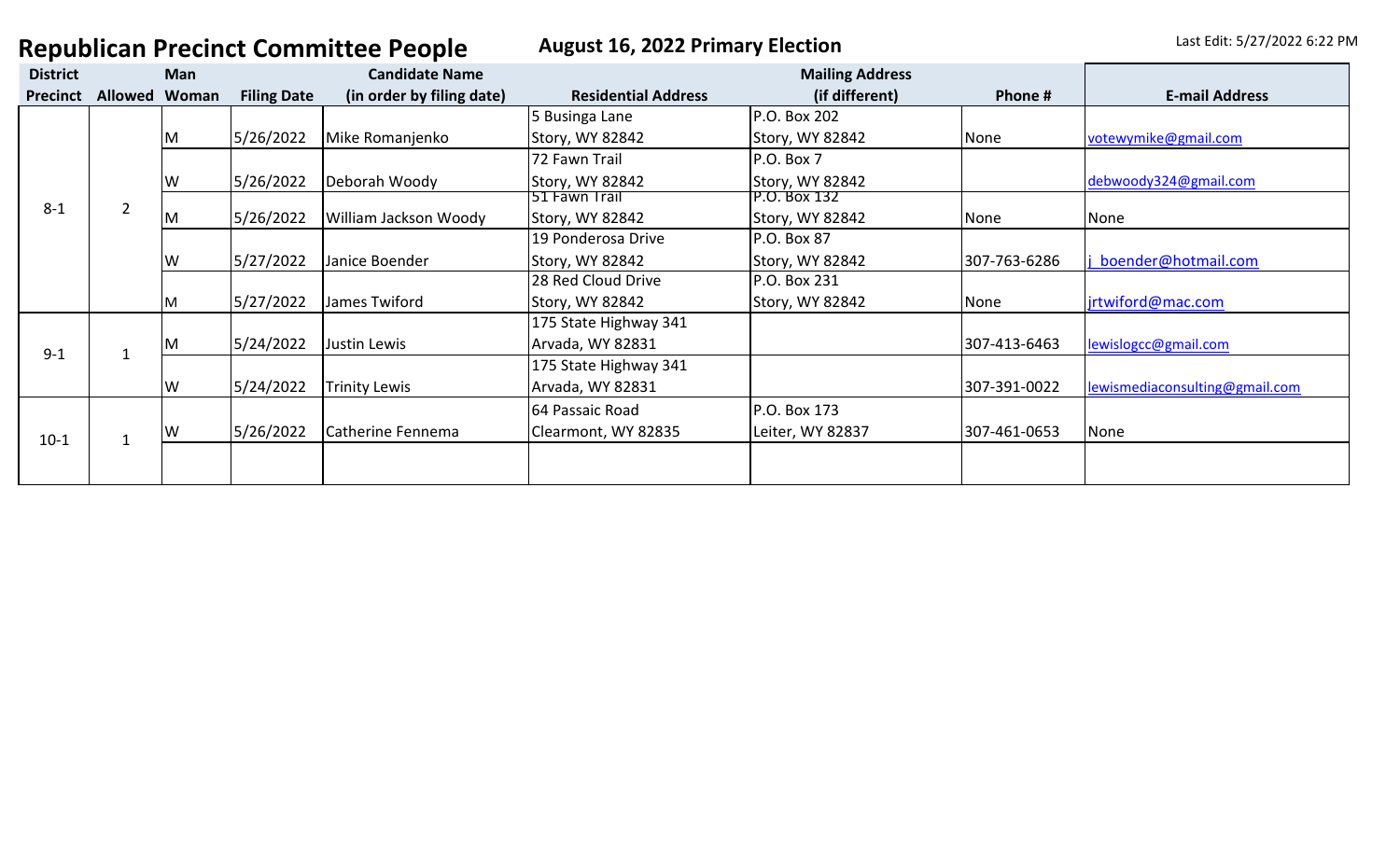|                 |   |                      |                    | <b>Republican Precinct Committee People</b> | <b>August 16, 2022 Primary Election</b> |                        |              | Last Edit: 5/27/2022 6:22 PM |
|-----------------|---|----------------------|--------------------|---------------------------------------------|-----------------------------------------|------------------------|--------------|------------------------------|
| <b>District</b> |   | Man                  |                    | <b>Candidate Name</b>                       |                                         | <b>Mailing Address</b> |              |                              |
| <b>Precinct</b> |   | <b>Allowed Woman</b> | <b>Filing Date</b> | (in order by filing date)                   | <b>Residential Address</b>              | (if different)         | Phone #      | <b>E-mail Address</b>        |
|                 |   |                      |                    |                                             | 20 Goldeneye Drive                      |                        |              |                              |
|                 |   | ΙM                   | 5/16/2022          | Anthony T. Wendtland                        | Sheridan, WY 82801                      |                        | 307-672-7004 | tony@wendtlandlaw.com        |
|                 |   |                      |                    |                                             | 20 Goldeneye Drive                      |                        |              |                              |
|                 |   | W                    | 5/16/2022          | Debra J. Wendtland                          | Sheridan, WY 82801                      |                        | 307-673-4696 | wyodebra@yahoo.com           |
|                 |   |                      |                    |                                             | 4 Harlequin Drive                       |                        |              |                              |
|                 |   | IM                   | 5/25/2022          | Steve Maier                                 | Sheridan, WY 82801                      |                        | None         | simwyoming@gmail.com         |
|                 |   |                      |                    |                                             | 30 Pintail Road                         |                        |              |                              |
|                 |   | W                    | 5/26/2022          | Christi Burgess Haswell                     | Sheridan, WY 82801                      |                        | 307-751-3525 | christihaswell@gmail.com     |
|                 |   |                      |                    |                                             | 395 Harvey Lane                         |                        |              |                              |
|                 |   | W                    | 5/26/2022          | Michelle R. Parker                          | Sheridan, WY 82801                      |                        | 307-680-3761 | parkermichelle83@yahoo.com   |
| $11 - 1$        | 3 |                      |                    |                                             | 395 Harvey Lane                         |                        |              |                              |
|                 |   | ΙM                   | 5/26/2022          | Robert W. Parker                            | Sheridan, WY 82801                      |                        | None         | deanofclean08@gmail.com      |
|                 |   |                      |                    |                                             | 19 Woboda Lane                          |                        |              |                              |
|                 |   | ΙM                   | 5/26/2022          | Jason Gill                                  | Sheridan, WY 82801                      |                        | 307-752-7373 | gill1873@hotmail.com         |
|                 |   |                      |                    |                                             | 96 Canvasback Road                      |                        |              |                              |
|                 |   | M                    | 5/27/2022          | Joseph Mallo                                | Sheridan, WY 82801                      |                        | None         | joe.mallo@outlook.com        |
|                 |   |                      |                    |                                             | 5200 Big Horn Avenue                    |                        |              |                              |
|                 |   | W                    | 5/27/2022          | Renee Obermueller                           | Sheridan, WY 82801                      |                        | 307-751-2246 | renee@obermuellerwyo.com     |
|                 |   |                      |                    |                                             | 147 Canvasback Road                     |                        |              |                              |
|                 |   | W                    | 5/27/2022          | Jacque Harrod                               | Sheridan, WY 82801                      |                        | None         | None                         |
|                 |   |                      |                    |                                             | 8 Hawk Lane                             |                        |              |                              |
|                 |   | IΜ                   | 5/27/2022          | Stephen Pattison                            | Sheridan, WY 82801                      |                        | None         | bullseye@vcn.com             |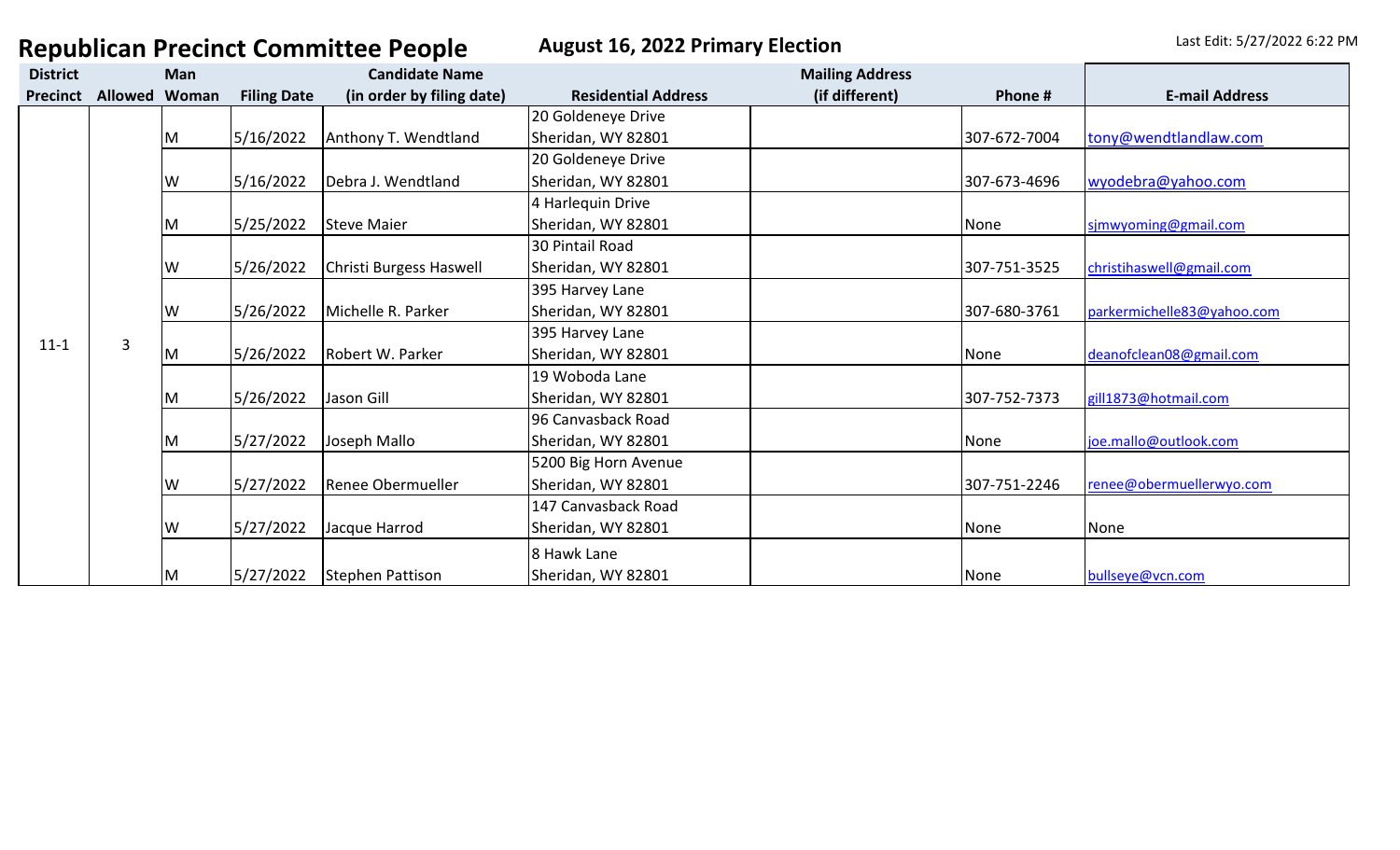| <b>District</b> |                         | Man   |                      | <b>Candidate Name</b>     |                            | <b>Mailing Address</b>    |              |                             |
|-----------------|-------------------------|-------|----------------------|---------------------------|----------------------------|---------------------------|--------------|-----------------------------|
|                 | <b>Precinct Allowed</b> | Woman | <b>Filing Date</b>   | (in order by filing date) | <b>Residential Address</b> | (if different)            | Phone #      | <b>E-mail Address</b>       |
|                 |                         |       |                      |                           | 9 River Bend Court         |                           |              |                             |
|                 |                         | M     | 5/12/2022            | Robert Byrd               | Sheridan, WY 82801         |                           | 307-752-1338 | secondview@wyoming.com      |
|                 |                         |       |                      |                           | 26 Upper Road              |                           |              |                             |
|                 |                         | W     | 5/12/2022            | <b>Rosemary Schunk</b>    | Sheridan, WY 82801         |                           | None         | erschunk@wavecom.net        |
|                 |                         |       |                      |                           | 11 Gallatin Drive          | P.O. Box 6027             |              |                             |
|                 |                         | M     | 5/13/2022            | <b>Bruce Burns</b>        | Sheridan, WY 82801         | Sheridan, WY 82801        | None         | None                        |
|                 |                         |       |                      |                           | 48 Box Cross Road          |                           |              |                             |
|                 |                         | Μ     | 5/16/2022            | <b>William Adsit</b>      | Sheridan, WY 82801         |                           | 307-751-1161 | bill.pluc@gmail.com         |
|                 |                         |       |                      |                           | 48 Box Cross Road          |                           |              |                             |
|                 |                         | W     | 5/16/2022            | Roberta Adsit             | Sheridan, WY 82801         |                           | None         | None                        |
|                 |                         |       |                      |                           | 568 Beaver Creek Road      |                           |              |                             |
|                 |                         | W     | 5/17/2022            | Lucy Widener              | Sheridan, WY 82801         |                           | None         | None                        |
|                 |                         |       |                      |                           | 73 Box Cross Road          |                           |              |                             |
|                 |                         | M     | 5/17/2022            | Michael R. Arzy           | Sheridan, WY 82801         |                           | 307-752-1992 | arzymike@gmail.com          |
|                 |                         |       |                      |                           | 7 Thunderbird Drive        |                           |              |                             |
| $12 - 1$        | 5                       | M     | 5/23/2022            | Ronnie LeBlanc            | Sheridan, WY 82801         |                           | 307-763-0083 | wy4ever@pm.me               |
|                 |                         |       |                      |                           | 16 Roberts Drive           | P.O. Box 763              |              |                             |
|                 |                         | M     | 5/26/2022            | Bruce Edwards             | Sheridan, WY 82801         | Big Horn, WY 82833        | None         | wyobruce9@gmail.com         |
|                 |                         |       |                      |                           |                            |                           |              |                             |
|                 |                         |       |                      |                           | 25 Club House Drive        |                           |              |                             |
|                 |                         | W     | 5/26/2022            | Kathy L. Ellis            | Sheridan, WY 82801         |                           | 970-596-2256 | ellis16124@gmail.com        |
|                 |                         |       |                      |                           | 192 Bear Gulch Road        | P.O. Box 6474             |              |                             |
|                 |                         | Μ     | 5/26/2022            | <b>William Doenz</b>      | Sheridan, WY 82801         | Sheridan, WY 82801        | 307-751-1428 | ttdoenz@surfwyo.net         |
|                 |                         |       |                      |                           | 68 Hanna Creek Road        | 1590 Sugarland Dr. #231   |              |                             |
|                 |                         | W     | 5/27/2022            | Michelle Butler           | Big Horn, WY 82833         | Sheridan, WY 82801        | 307-756-2360 | michellebutler830@gmail.com |
|                 |                         |       |                      |                           | 118 Metz Road              | P.O. Box 334              |              |                             |
|                 |                         | M     | 5/27/2022            | David S.A. Stine          | Sheridan, WY 82801         | <b>Big Horn, WY 82833</b> | None         | stinefarm@yahoo.com         |
|                 |                         |       |                      |                           |                            | P.O. Box 175              |              |                             |
|                 |                         |       |                      |                           | 185 Wildflower Circle      |                           |              |                             |
|                 |                         | M     | 5/27/2022            | Cyrus Western             | Sheridan, WY 82801         | Big Horn, WY 82833        | 307-202-9497 | cyrus@votewestern.com       |
|                 |                         |       |                      |                           | 185 Bird Farm Road         |                           |              |                             |
|                 |                         | W     | 5/27/2022 Haley King |                           | Sheridan, WY 82801         |                           | None         | bighornkennelsllc@gmail.com |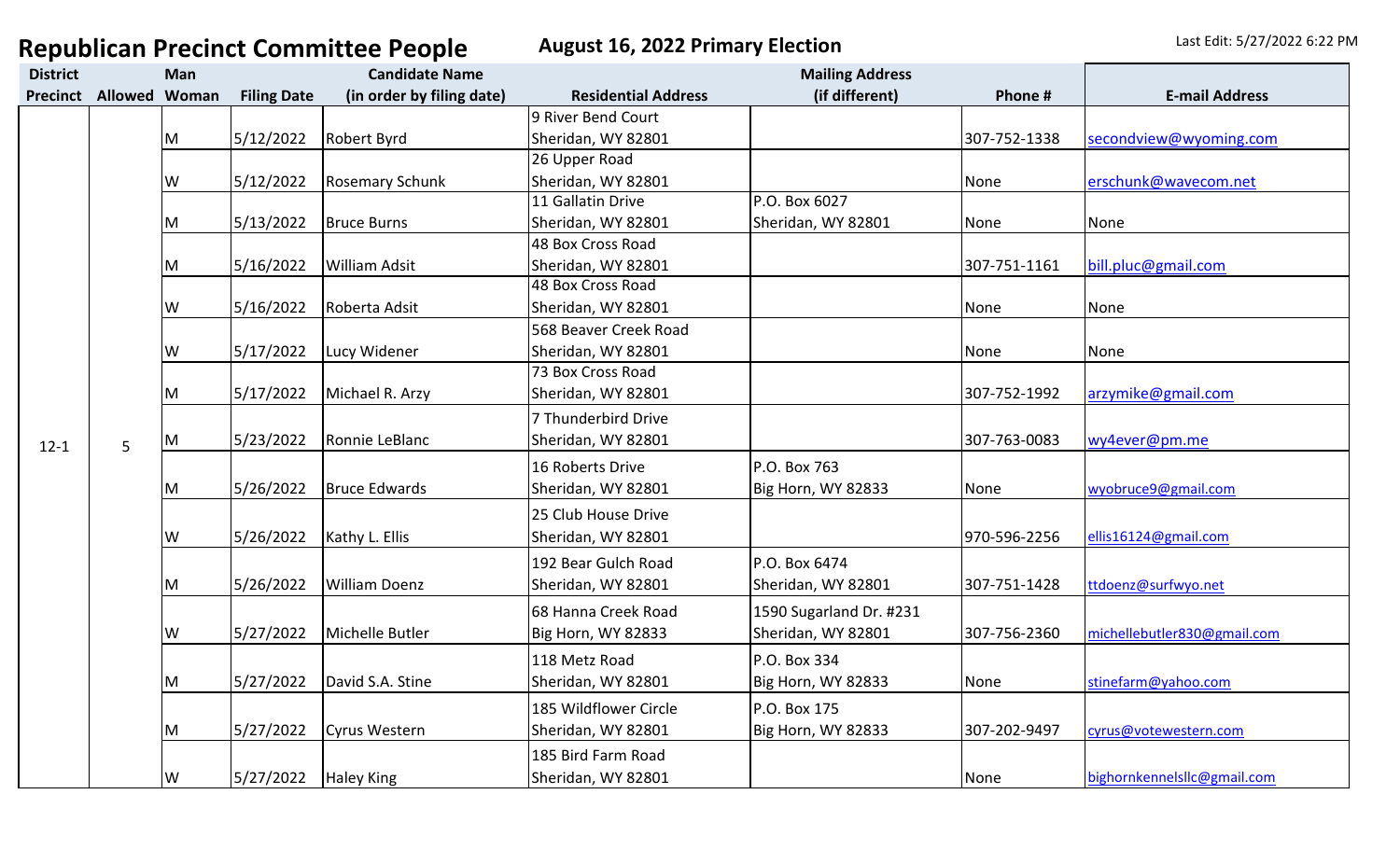| <b>District</b> |                      | Man |                    | <b>Candidate Name</b>     |                             | <b>Mailing Address</b> |              |                             |
|-----------------|----------------------|-----|--------------------|---------------------------|-----------------------------|------------------------|--------------|-----------------------------|
| <b>Precinct</b> | <b>Allowed Woman</b> |     | <b>Filing Date</b> | (in order by filing date) | <b>Residential Address</b>  | (if different)         | Phone #      | <b>E-mail Address</b>       |
|                 |                      |     |                    |                           | 22 Walolga Drive            |                        |              |                             |
| $13-1$          | $\overline{2}$       | M   | 5/20/2022          | Jim W. Helmick            | Sheridan, WY 82801          |                        | None         | ramshorn.jh@gmail.com       |
|                 |                      |     |                    |                           | 22 Walolga Drive            |                        |              |                             |
|                 |                      | W   | 5/20/2022          | Judith J. (Judy) Helmick  | Sheridan, WY 82801          |                        | None         | cruisebrok@aol.com          |
|                 |                      |     |                    |                           |                             |                        |              |                             |
|                 |                      |     |                    |                           |                             |                        |              |                             |
|                 |                      |     |                    |                           |                             |                        |              |                             |
|                 |                      |     |                    |                           |                             |                        |              |                             |
|                 |                      |     |                    |                           | 686 Wildcat Road            |                        |              |                             |
|                 |                      | W   | 5/12/2022          | <b>Gail Symons</b>        | Sheridan, WY 82801          |                        | None         | gailsymons@mac.com          |
| $16-1$          | $\mathbf{1}$         |     |                    |                           | 491 Cat Creek Road          |                        |              |                             |
|                 |                      | M   | 5/20/2022          | Stephen Petzold           | Sheridan, WY 82801          |                        | 307-763-9450 | stevepetz@aol.com           |
|                 |                      |     |                    |                           | 1198 Lower Prairie Dog Road |                        |              |                             |
|                 |                      | W   | 5/27/2022          | Deborah L. Shepardson     | Sheridan, WY 82801          |                        | None         | None                        |
|                 | $\mathbf{1}$         |     |                    |                           | 728 Halbert Street          | P.O. Box 608           |              |                             |
|                 |                      | M   | 5/20/2022          | Bryan Helferich           | Ranchester, WY 82839        | Ranchester, WY 82839   |              | bryandcarol.8@gmail.com     |
| $17-1$          |                      |     |                    |                           | 728 Halbert Street          | P.O. Box 608           |              |                             |
|                 |                      | W   | 5/24/2022          | Carolyn A. Helferich      | Ranchester, WY 82839        | Ranchester, WY 82839   | 307-752-1155 | carolyn.helferich@gmail.com |
|                 |                      |     |                    |                           | 326 3rd Avenue West         | P.O. Box 224           |              |                             |
|                 |                      | M   | 5/26/2022          | Terry Roelfsema           | Ranchester, WY 82839        | Ranchester, WY 82839   | 307-752-7866 | roelf@me.com                |
|                 |                      |     |                    |                           | 152 River Road              |                        |              |                             |
|                 |                      | W   | 5/17/2022          | Susan Porden              | Sheridan, WY 82801          |                        | 307-655-0110 | clearsightar@outlook.com    |
| $17-2$          | $\mathbf{1}$         |     |                    |                           | 21 Bulldogger Drive         | P.O. Box 283           |              |                             |
|                 |                      | M   | 5/25/2022          | Bo Biteman                | Parkman, WY 82838           | Ranchester, WY 82839   | 307-751-6178 | bobiteman@gmail.com         |
|                 |                      |     |                    |                           | 6 Spur Lane                 | P.O. Box 447           |              |                             |
|                 |                      | W   | 5/27/2022          | Barbara Brackeen-Kepley   | Parkman, WY 82839           | Ranchester, WY 82839   | None         | babkep04@gmail.com          |
|                 |                      |     |                    |                           | 143 State Highway 345       | P.O. Box 182           |              |                             |
|                 | $\mathbf{1}$         | W   | 5/27/2022          | Sheila P. Watt            | Ranchester, WY 82839        | Dayton, WY 82836       | 307-751-8086 | sheilawatt@reagan.com       |
| $18-1$          |                      |     |                    |                           |                             |                        |              |                             |
|                 |                      |     |                    |                           |                             |                        |              |                             |